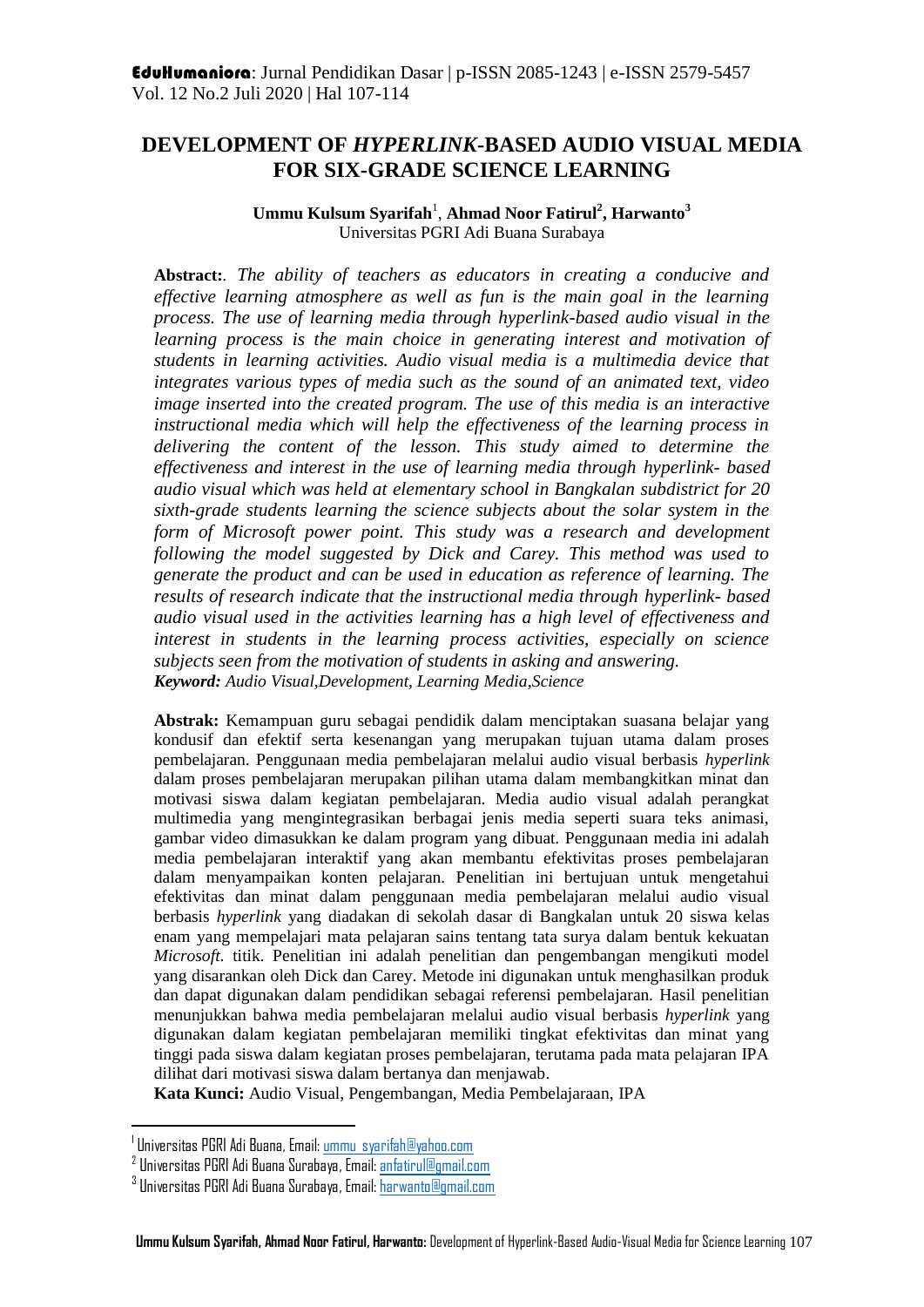### **INTRODUCTION**

One of problems faced by Indonesian people is about education, especially primary and secondary school. Various efforts have been made by the government through the Ministry of National Education to improve the quality of national education, for example through various training and enhancement the resources of education personnel, improving curriculum, procurement of books, learning tools, school management, developing teaching materials, and developing new paradigms with teaching methodologies and enhancements quality of school education management, but the quality of education has not shown adequate improvement.

The most dominant cause of educational problems is the ability of teachers to improve their competence in the learning process. The use of methods and models must be more creative and innovative in utilizing and making instructional media. Teachers are required to be able to use the tools provided by the school in the form of the intensive coordination with themes (known as KIT) and information technology or abbreviated as IT.

Instructional media is one of important components in teaching and learning process. Media is a tool that helps and makes the teachers easy to provide lessons to students so that they can generate knowledge, comprehension, motivation and stimuli in every learning activity. The use of instructional media is closely related to the development of Science and Technology. The development of science and technology increasingly encourages renewal in the use of technology results in the learning process.

Instructional media is one of important components in teaching and learning process. Media is a tool that helps and makes the teachers easy to provide

lessons to students so that they can generate knowledge, comprehension, motivation and stimuli in every learning activity. The use of instructional media is closely related to the development of Science and Technology. The development of science and technology increasingly encourages renewal in the use of technology results in the learning process.

Science is a very enjoyable lesson about the environment and surroundings, but many students think that science is very saturating and too much memorization. This is because students are lazy to read, supported by the teaching pattern of teachers who still apply lecturing method and expect students to sit, be quiet, listen, note and memorize. Based on the problems in the process of teaching and learning activities, the use of instructional media through *hyperlink*based audio visuals is an alternative in overcoming these problems. The development of instructional media through *hyperlink*-based audio visuals can improve students' abilities and understanding of the material to be delivered by the teacher. *Hyperlink*-based audio visual media is a medium that is related to the power point that has been modified so that it will make students more interesting and easy to obtain lessons. According to Dale (Arsyad, 2016) that audio visual materials can provide many benefits unless the teacher plays an active role in the process of learning activities.

The purpose of developing the instructional media through *hyperlink*based audiovisuals was to motivate the students in learning so that they did not get bored and drilled in learning so that students are in a joyful situation so that it can generate sportive competition of learning process in developing the students' skills to ask and answer questions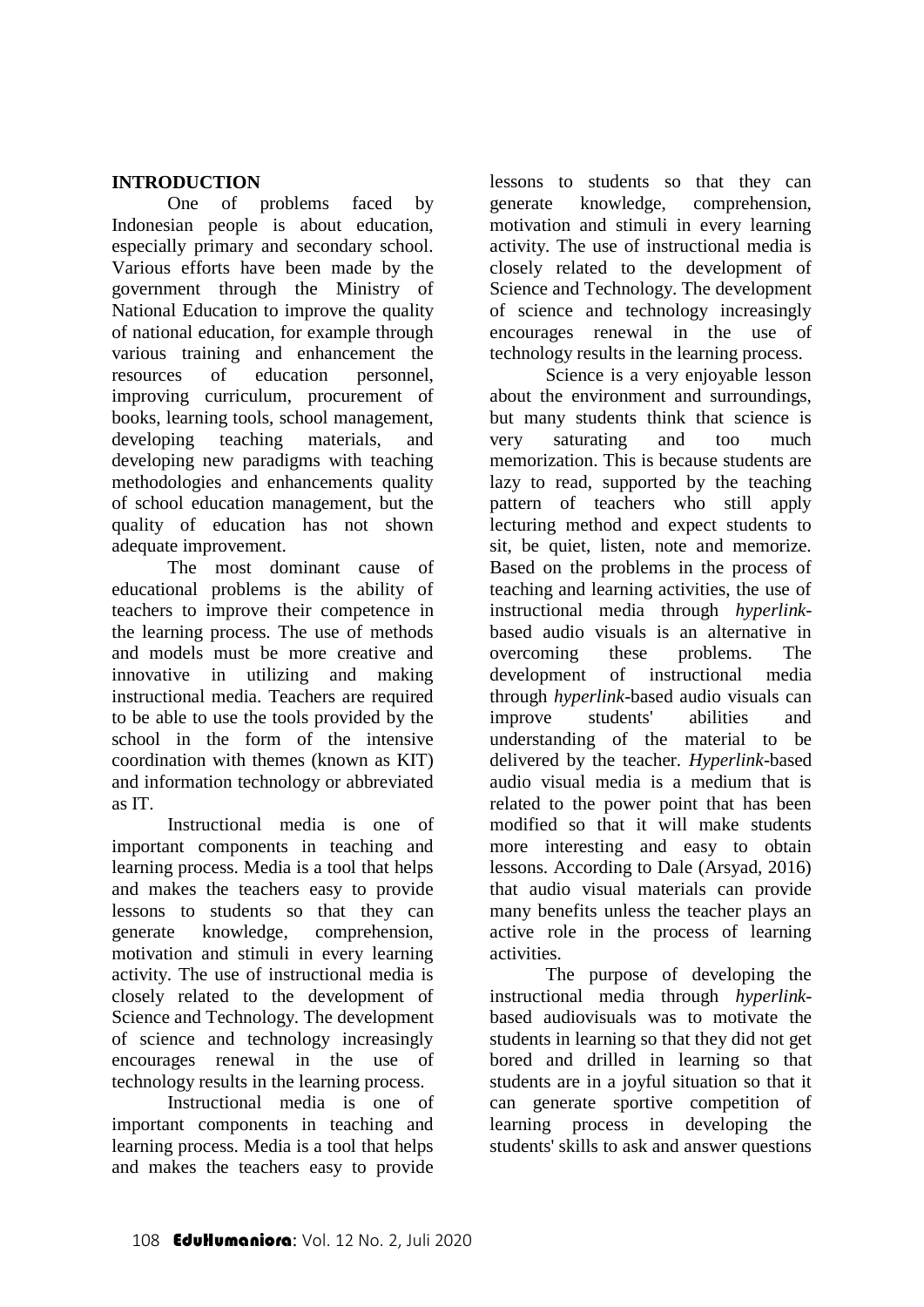and improve the results of the learning process optimally.

Therefore, the researchers developed an instructional media through *hyperlink-*based audio visual because the instructional media through *hyperlink*based audiovisuals had never been done and used in the learning process. This development was expected to increase the students' motivation and interest in learning.

The outstanding characteristics of instructional media development through *hyperlink*-based audio visuals, namely:

- 1. *Hyperlink*-based audio visual is one of the power point software in a computer that combines text, images and video integrated by links, encouraging students to be more interested in viewing learning videos.
- 2. Media development products through audio visual can be watched and learned together through a modified computer that impress students.

In the development of instructional media used in the learning process, there are limitations to the model, including:

- 1. It is only used in learning material with more sound images and interesting shows so that it will be more enjoyable in teaching and learning process.
- 2. The product development of instructional media through -based audio visuals is based on the characteristics and needs of students,
- 3. The use of instructional media through *hyperlink*-based audiovisual that use power points to make students interested in the learning process. *Hyperlink*-based audio visual is one of the power point software in a computer that combines text, images and video into a single unit using links, allowing students to be more interested in viewing learning video shows.

There have been numerous studies on the development of audio visual media for learning, for istance, social sciences (Muliani, 2018; Gonçalves, 2017), geography (Gayatri, et.al. (2017), reading (Shabiralyani et.al., 2015), higher educational level (Rasul, 2011). However, how the audio visual media have been utilized in natural science learning at the elementary school learning. That was covered by this research.

Development of instructional media through *hyperlink*-based audio visuals which is a medium for using computers so that students can be attracted to learn and not feel bored anymore, because the instructional media is in the form of video shows.

The development of instructional media through *hyperlink*-based audio visuals was carried out as one to overcome the problem of students' boredom in learning, especially the sixth grade students of SDN Basanah Tanahmerah Bangkalan.

## **LITERATURE REVIEW**

A. Instructional Media

According to Gerlach & Elly (Arsyad, 2016) suggest that media is human, material, or event that construct students' condition to be able to acquire knowledge, skills, or attitudes. AECT (Association of Education and Communication Technology, 1977) gives limitations on media as all forms and channels used to convey messages or information.

Each type of media has specific capabilities and characteristics or features that can be used for specific purposes as well. Ega (2016) describes the types of instructional media, among others: Visual Media, Audio Visual, Computers, Microsoft Power Point, Internet, Multimedia.

The use of instructional media can arouse students' interest and enthusiasm to participate in the learning process.

### B. Audio Visual

According to Ega (2016) Audio Visual is a media that displays images and sounds simultaneously while communicating information. The combination of two elements that make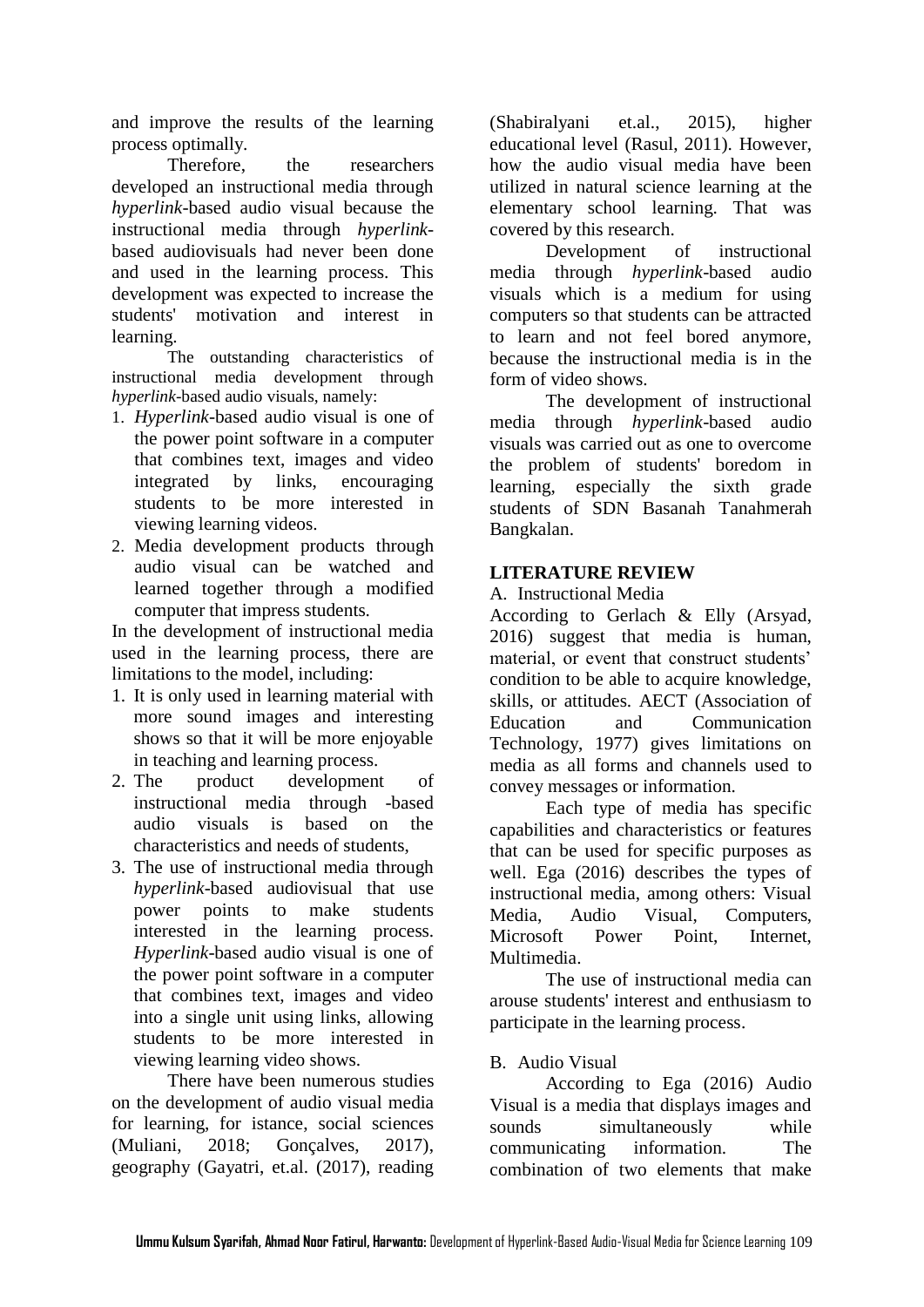audio visual media have better capabilities. Audio visual is a media that consists of auditive media (listening) and visual (viewing). Video media is the same as audio-visual media, although the physical form is different, audio-visual media has similarities with films, which both display moving images. *Hyperlinks* are defined as media presentations that can facilitate connecting a different file or connecting multiple slides to a PowerPoint file so that it appears quickly, which makes it easy without looking for the file or slide to be seen manually.

### C. Science

Science is a study that was originally obtained and developed through experiments (inductive) and then developed based on theory (deductive). There are two things that are related and cannot be separated from the Sciences, namely science as a product, in the form of factual, conceptual, procedural, and metacognitive knowledge, and also science as a process, namely: scientific work. Now the wider science includes: concepts, science, processes, values and scientific attitudes, science applications in daily life, and the creativity (Wisudawati & Sulistyowati, 2017).

There are three terms involved in science lessons, namely: science, knowledge and nature. Knowledge is everything that humans know. Natural knowledge is the knowledge of the universe and contents. Science is scientific knowledge (sensibly). Science is defined as the study of causes due to the events in nature (Wisudawati and Sulistyowati, 2017)

### **RESEARCH METHOD**

The method used in this research was research and development. This method is used to create a product and test the effectiveness of the product so that it can be used in the world of education.

This research was designed using Dick and Carey's (1996) learning development model. In this development model there were 10 stages, but the researchers only took 9 stages because this research was carried out only in the trial of learning media products.

The development procedure basically consists of two main objectives. They are: the development of media products and the effectiveness of the product in achieving its objectives.

The steps of product development used included:

- 1. Preparing the materials to be studied in the learning activities;
- 2. Making a power point file;
- 3. Power points were modified using *hyperlink*s so that they were interesting;
- 4. Material writing was integrated with voice related to material;
- 5. Displaying images on slides;
- 6. Displaying videos.

In the development stage of instructional media through *hyperlink*-based audio visuals, there are several stages that will be used in this research, namely:

1. The stages used in the initial analysis phase are:

a. Curriculum Study

This study was conducted to determine the material that would be presented in learning activities, explore the subject matter of the theme, so that the development of instructional media could determine some minimal basic competencies that had to be mastered by students, and another goal is to make the students not bored to learn.

b. Study on motivation learning

The study was conducted to determine the motivation of students in learning activities by using the study of learning motivation theory.

c. Study of the media through *hyperlink*based audio visuals

The study was used as an effort to develop the media through *hyperlink*based audio visuals, where the use of IT was modified with sound and images combined to make the students more interested in learning, without being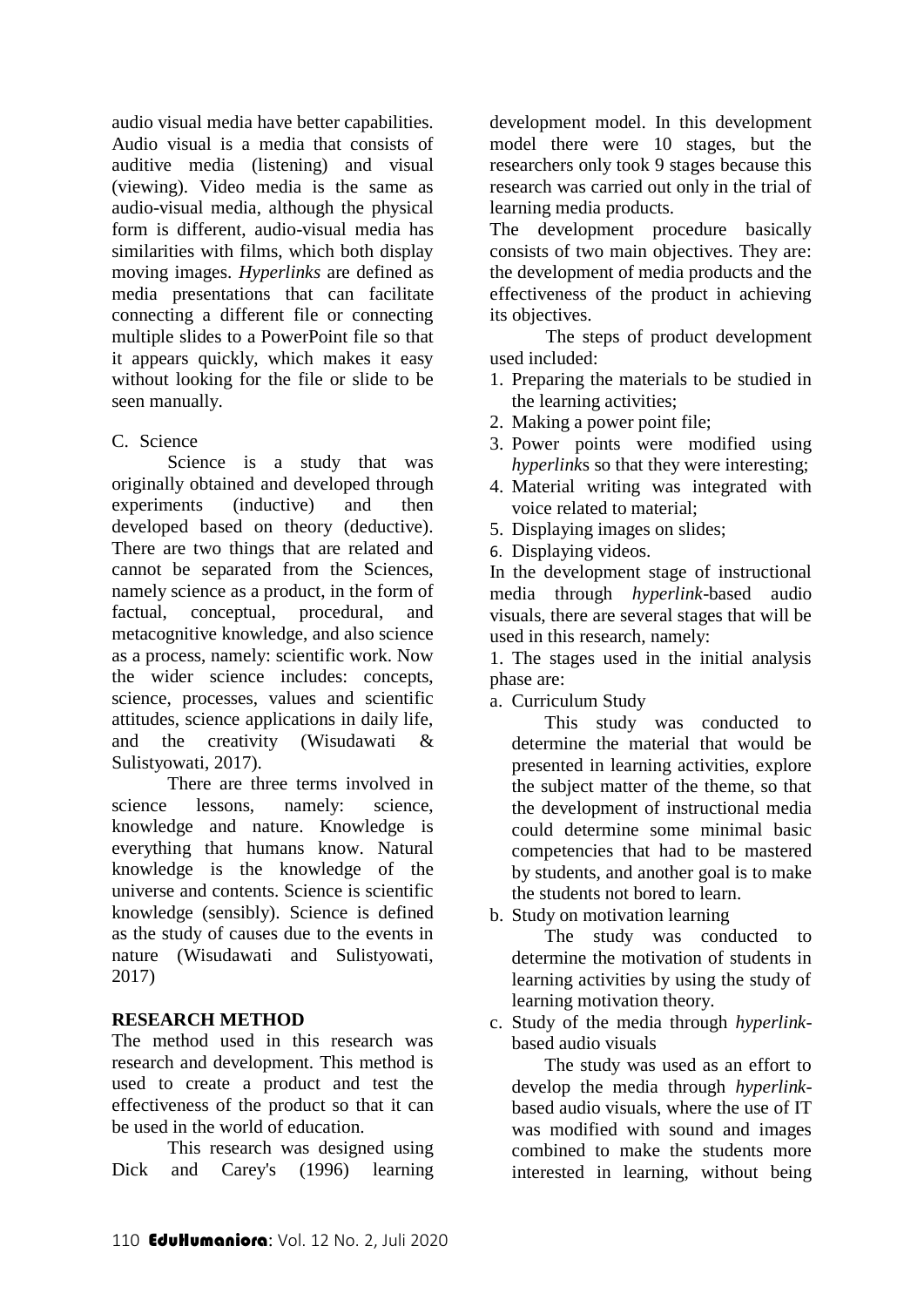burdened to remember the material that was not liked by students. Therefore, the students were motivated to remember after using learning media through *hyperlink*-based audio visuals.

- 2. Development of *Hyperlink*-Based Audio Visual Media Design Phase, the activities carried out at this stage are:
- a. Determination of basic competencies that must be achieved by the students This activity was carried out as a guide in formulating the learning objectives through the development of instructional media, so that the material delivered in the learning activities related to the expected goals.
- b. Determination of Time allocation The determination of this time allocation was to provide a time limit in conveying each topic of material. Determination of time allocation was to consider effective learning activities.
- c. Development of learning content The content of learning was tailored to the basic competencies that had to be achieved by the students, through the material to be delivered, later the students would easily accept and understand the material delivered through the learning media.
- d. Development of *hyperlink*-based audio visual media content.

The development of instructional media through the audio visuals was adapted to the material conditions of the students to be delivered, so learning was fun through the broadcast media that had been modified with the video shows.

The Model Test/Product test is presented as follows:

1. Test Design

The trial was conducted to determine the level of attractiveness, validity and effectiveness of instructional media products. The instructional media products through *hyperlink*-based audio visuals. Level of validity and the attractiveness of the instructional media is known from the results of the

analysis of the trial activities through several stages, namely the consultation stage, the expert validation stage and the field trial stage.

## Test Subject

The subjects were tested in developing measuring instruments, among others.

a. Material experts

The material experts act as the development of instructional media is a Master or a higher degree in education and. have competence in the field of education.

b. Media experts

Media experts that act in media development are experts in the field of design and instructional media.

c. Students

The try outs were carried out on the sixth grade students of SDN Basanah Tanahmerah, Bangkalan.

- 2. Types of Data and Instrumentation Data is defined as information that can be used as a basis for the study. The data used were qualitative and quantitative data
- a. Qualitative data are data derived from criticism, suggestions and comments from the experts about the development of instructional media.
- b. Quantitative data is data in the form of assessment points given by experts and students to the development of instructional media through *hyperlink*based audio visual.

The instrument used in data collection is in the form of a questionnaire that is used as the subject of assessment, the purpose of the questionnaire is to obtain qualitative and quantitative data for the ideal and feasibility of the product resulting from the development of instructional media.

4. Data Analysis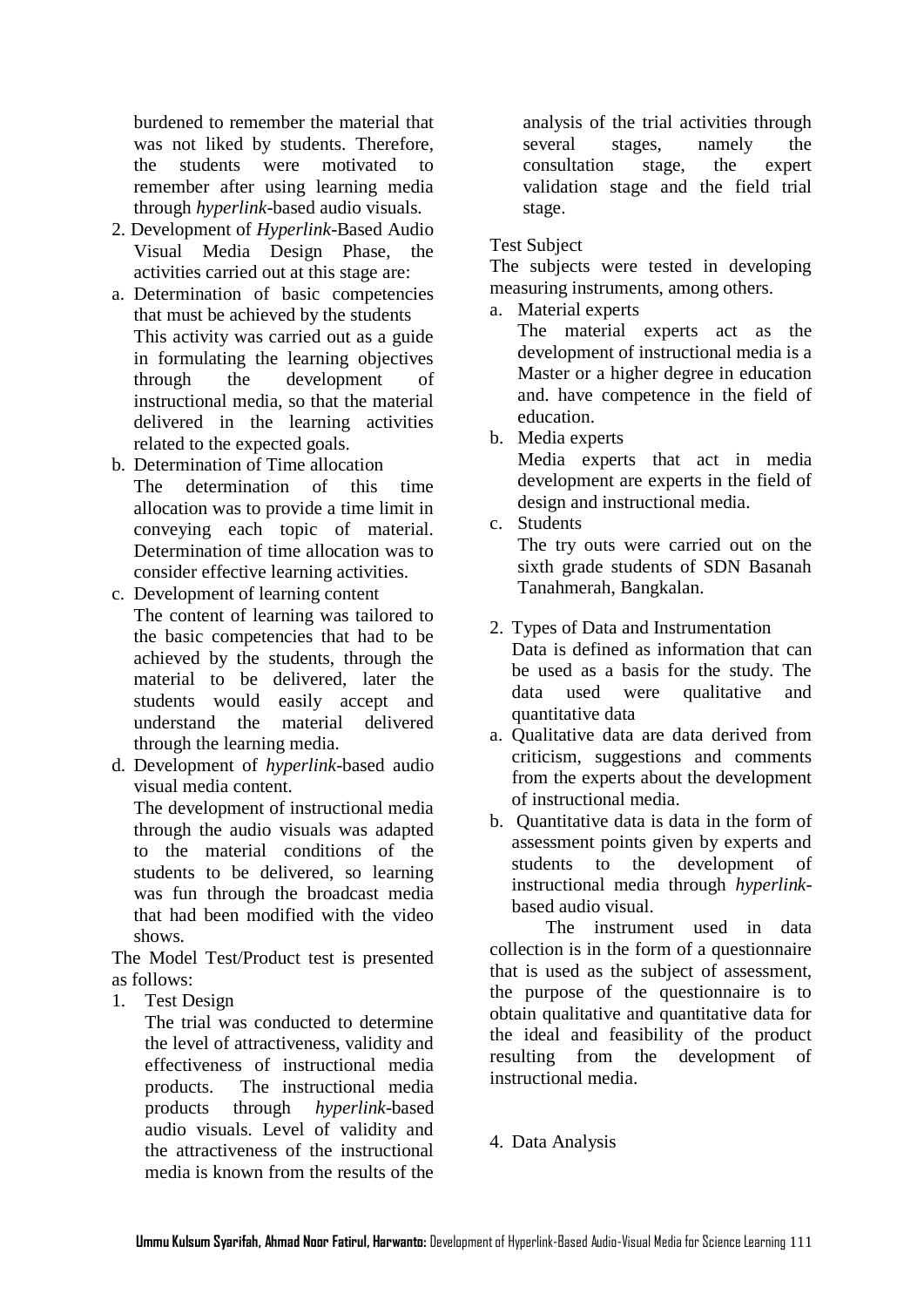The data analysis techniques used in the study were describing all opinions, suggestions and responses of the validator from critics and suggestions. The data from the questionnaire was qualitative data that were quantified by using a Likert scale with four-level criteria, then analyzed through a percentage score of the item score on each answer according to the question set. To determine the percentage, the researcher used the following formula:

$$
p = \frac{\sum x}{\sum y} x 100\%
$$

P is percentage of proper test

 $\Sigma x$  = total score of validator answers (real score)

 $\Sigma$ y = total highest score (expected score)

### **RESULTS AND DISCUSSION**

 This study used the trial phase carried out by the media experts, material experts and a total of 20 students, the following is the data presented for the trial.

This research and development was based on the needs of the teachers and students, aiming to improve the quality of education in learning by creating the instructional media through IT that was effective, efficient and had attraction for students. Through the help of the instructional media created for the learning activities, it could facilitate students in accepting learning, the students could also learn on their own at home, the media was made in the form of Power Points that were equipped with animated sounds and videos along with interesting images.

The design of a *hyperlink*-based audio visual media display was in the form of power point in science subjects about the solar system with images, sounds, videos, animations, slides that were modified so the sixth-grade students were interested.

The retrieval of test results on the *hyperlink*-based audio visual learning media was conducted by the material experts, media experts and teachers. The retrieval of data from the results that were presented to the students after the instructional media got a proper assessment from the media experts and material experts.

The trial was given to 20 sixth grade students of SDN Basanah Tanahmerah. The results of the trials that were conducted to the material experts, media experts and students can be seen as follows. The expert material validation data was obtained from the results of filling out the questionnaire by the material expert.

The expert material validation was given to lecturers in their fields. The instrument given to the material contained 10 questions. Some comments and suggestions obtained from the material expert validation were references that were used as a basis for revision before the trial was carried out to the students.

The results of the calculation of the percentage were obtained 80% of the results of the material expert validation got a good value qualification and no need to be revised.

The results of the calculation of the percentage obtained by 83% of the results of the validation of the instructional media expert got a good value qualification and no need to be revised.

The validation of classroom teachers was conducted by filling up the questionnaire. It was the same as questionnaires given to the material experts.

The results of the calculation of the percentage obtained by 84% of the results of the material expert validation got a good value qualification and no need to be revised.

All of these results of the trial data from the validation of the material experts and media experts were used as a basis for revising this media product. The trial conducted by the material experts with the percentage of the material experts, based on indicators that were about the solar system as the center of the solar system is the sun, and the celestial objects that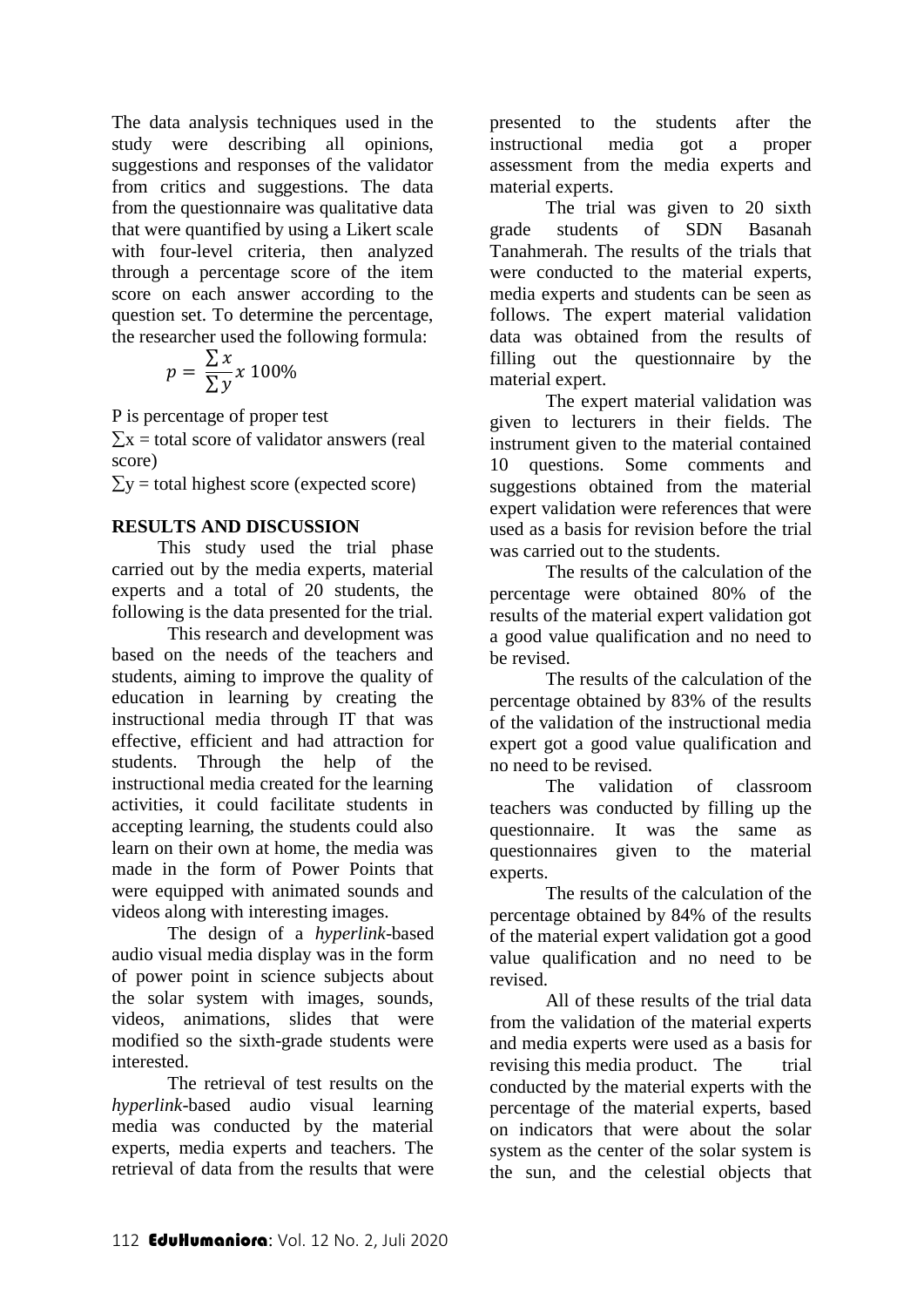surround the sun. The material appropriateness with indicators obtained the percentage of the trial results of the 80% with valid and proper classifications to be used as media in learning.

The trials conducted by the media experts who were lecturers who were capable in their fields, obtained a percentage of 83% with a proper classification. Feasibility is a form of product results that were declared valid by the media experts and could then be used as a media in the process of the learning activities.

Before conducting the revision validation, the researchers first made consultations with the material experts with the aim of obtaining material that was suitable for the needs of the teachers and students. There were still many shortcomings that the researchers needed to improve to get the results of the material that was made as expected by the material expert. Based on the results of the analysis of the media products written by the researcher and needed to be revised to improve the results of the development of the instructional media and the results after being tested by the media experts and the results were proper to be used as media in the process of learning activities.

### **CONCLUSION**

To conclude, from the design expert responses, all media development that had been made were in accordance with what the students expected, so the students were more interested in understanding and learning material from the results of the development of learning media through *hyperlink*-based audio visual.

 The teacher guidance component also made the teachers interested in being able to use IT by developing instructional media through *hyperlink*-based audio visuals, because the results obtained that students were interested in the learning.

From the material expert responses, it is in accordance with the

contents of the material given to the students that can be seen from the drawing and explanation of the material and everything was clear.

After revising the results of the development of instructional media through *hyperlink*-based audio visuals, it is suggested that the teacher needs to develop more interesting and innovative media so that students will be more interested in learning.Next, the results of development are taken into consideration by the principal as the top supervisor so that the teacher will be more creative in learning. School as an arcade so that it can help teachers to develop more in developing instructional media for use in the learning process.It is necessary to revise it in the following year so that the media created can be further increased to more creative media.

#### **REFERENCES**

- Al-Khayyat, A.S.J. (2016). The Impact of Audio-Visual Aids (AVA) and Computerize Materials (CM) on University ESP Students' Progress in English Language. *International Journal of Education and Research*. 4 (1), 273-283.
- Arsyad, A. (2016), *Media Pembelajaran*, Edisi Revisi. Jakarta: PT RajagrafindoPersada
- Asnawir & Umar, M. B. (2002). *Media Pembelajaran*. Jakarta: Ciputat Press
- Dick, W., & Carey, L. (1996). The *systematic design of instruction*. 4th ed. New York, NY: Harper Collin.
- Daryanto. (2012), *Media Pembelajaran*, Bandung: PT. Sarana Tutorial Nurani Sejahtera.
- Degeng, N. S. (2013). *Ilmu Pembelajaran Klasifikasi Variabel untuk Pengembangan Teori dan Penelitian,* Aras Media.
- Gayatri, T., Soegijanto, H., & Rintayati, P. (2017). Development of